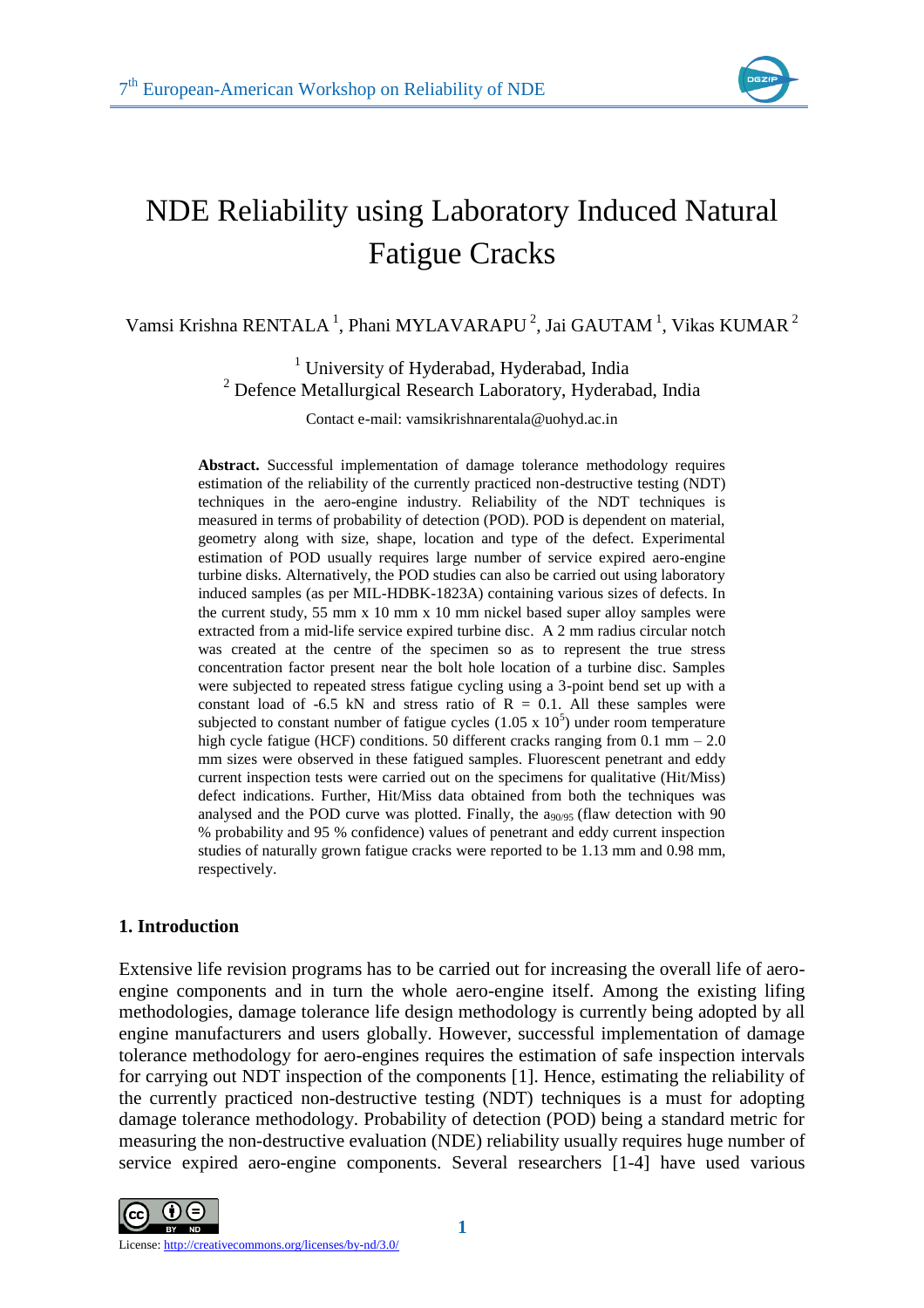service expired aero-engine components and in-service NDE inspection data for performing POD studies. However, carrying out this kind of methodology is a challenging task as it completely depends on the availability of the retired components. Alternatively, various researchers [5] and [6] have also used several methods of generating POD samples as per the methods and procedures mentioned in MIL-HDBK-1823A. According to MIL-HDBK-1823A, EDM notches and starter cracks can be introduced in to the laboratory samples and can be used for the POD studies. However, as the width of the EDM notches is fixed i.e., approximately 0.3 mm and cannot be varied, these notches are unfit for the purpose of replacing actual engine cracks. Real fatigue cracks have both the length and width variations. In addition, POD studies also accounts for both the dimensions of the cracks rather than only the length of a crack. Further, EDM notches also do not represent the actual stress concentrations present in the aero-engine components. Hence, it can be clearly understood that there is a need for samples with cracks representing the actual engine cracks for carrying out POD studies. The current authors had proposed a novel method of generating natural fatigue cracks in POD samples that represent the actual stress concentration present near the bolt hole location of a turbine disc [7] and [8]. However, their study varies number of fatigue cycles for generation of different lengths of fatigue cracks. It can be noted that the number of fatigue cycles that the actual aero-engine components experience is always a constant and does not vary. Hence, in the current study all the samples were prepared at a constant load and constant number of fatigue cycles. The statistical nature of fatigue aids in generating cracks of various dimensions and hence can be used as a valuable input for POD samples. Further, all these samples with laboratory induced natural fatigue cracks can be inspected using various NDT techniques. However, in the current study all these samples were inspected only with fluorescent penetrant inspection (FPI) and eddy current inspection (ECI) techniques. In addition, FPI being a qualitative inspection technique, ECI studies were also recorded only in the qualitative (HIT (defect detected) /MISS (defect undetected)) mode. Further, the HIT/MISS data obtained from both the techniques are processed for POD curve generation along with the 95 % lower confidence bounds using log-odds distribution method.

## **2. Experimental Procedure**

## *2.1. Material Selection*

A representative Nickel based super alloy material was chosen for the current POD studies. It was extracted from an aero-engine turbine disc at mid-life service. Typical chemical composition of the material comprises of C  $(0.04-0.08 \text{ wt } %)$ , Fe  $(1 \text{ wt } %)$ , Mn  $(0.4 \text{ wt } %)$ , Si (0.6 wt % ), Ti (2.65-2.9 wt % ), Cr (19-22 wt %), Al (0.7-1 wt %) and Ni as the remaining with minor additions of Pb, B, Cu and Ce.

## *2.2. Specimen Design*

The material extracted from the used turbine disc was designed as per the standard specimen typically used for an turbine disc bolt hole location. The specimen is designed with dimensions of 55 mm x 10 mm x 10 mm with a 2 mm radius circular notch at the center so as to represent the actual stress concentration factor ( $k_t = 3$  for a circle) present near the bolt hole location of an aero-engine turbine disc. Figure 1 shows the specimen geometry.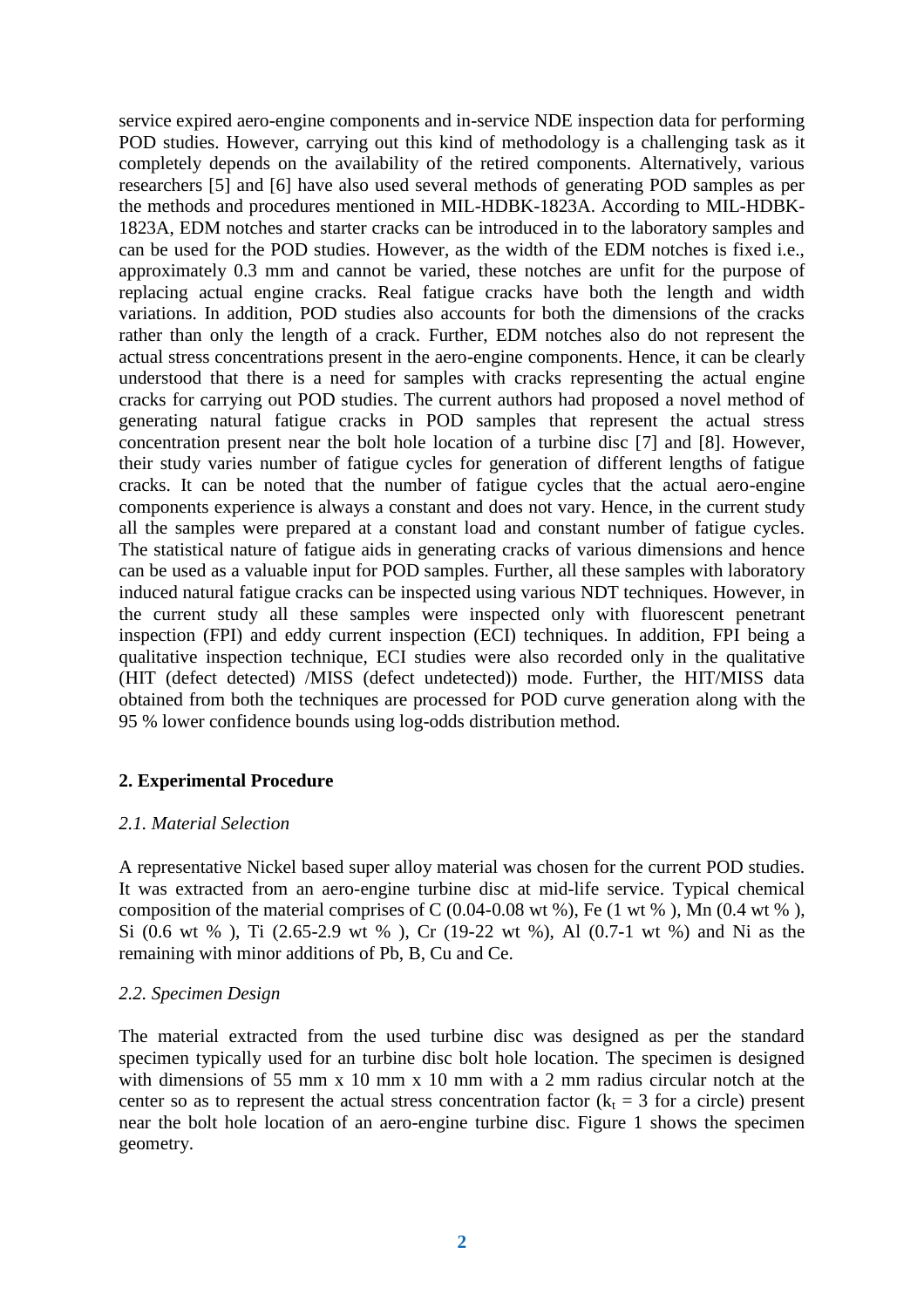

Figure 1: Specimen design showing load point and supports

## *2.3. Fatigue loading and generation of natural fatigue cracks*

Conventionally, as the fatigue failure is mainly a surface phenomenon, any sample is usually mirror finished before carrying out fatigue testing. However, in the current study, samples were used in the as received condition so as to maintain the same surface roughness values as that of service expired disk (R<sub>a</sub> $\sim$ 0.8 μm (measured using surface profilometer)).In addition, all the samples were fatigue tested by applying a 3-point bend loading phenomenon. From Figure 1, it can be observed that the load is applied at the centre of the sample whereas the supporting points were positioned at 25 mm on each side from the centre of the notch or sample. All the samples were fatigue tested at a constant load of -6.5 kN with a stress ratio of R = 0.1 and 1.05 x  $10^5$  constant number of fatigue cycles. Due to the statistical nature of fatigue, various cracks were initiated with different dimensions.

## *2.4. NDT inspection of natural fatigue cracks*

## *2.4.1. Fluorescent Penetrant Inspection (FPI)*

The natural fatigue cracks generated on all the samples were used for the HIT/MISS POD studies. These fatigue cracks were initially inspected using FPI technique. A high sensitive commercially available penetrant was applied on all the samples after thoroughly cleaning them. The applied penetrant is left for a dwell time of 20 minutes such that the penetrant can penetrate in to the defects. Further, on completing the dwell time, the sample surface is gently cleaned so as to not remove the penetrant from the defects. Finally, developer was applied on the samples for a dwell time of 10 minutes. All the HIT/MISS indications were tabulated accordingly.

## *2.4.2. Eddy Current Inspection (ECI)*

In addition to FPI inspection technique, ECI was also carried out on all the POD samples. M/s. Olympus, U.S.A made ECI test set up was used for the inspection purpose. A pencil probe of 500 kHz was used to scan over the sample surface for the defect detection purpose. Presence of a surface defect on the scanned surface results in a change in impedance which can be recorded and identified as corresponding to a defect. In the current study, only qualitative defect indications such as a HIT/MISS of the Eddy current inspection technique were noted.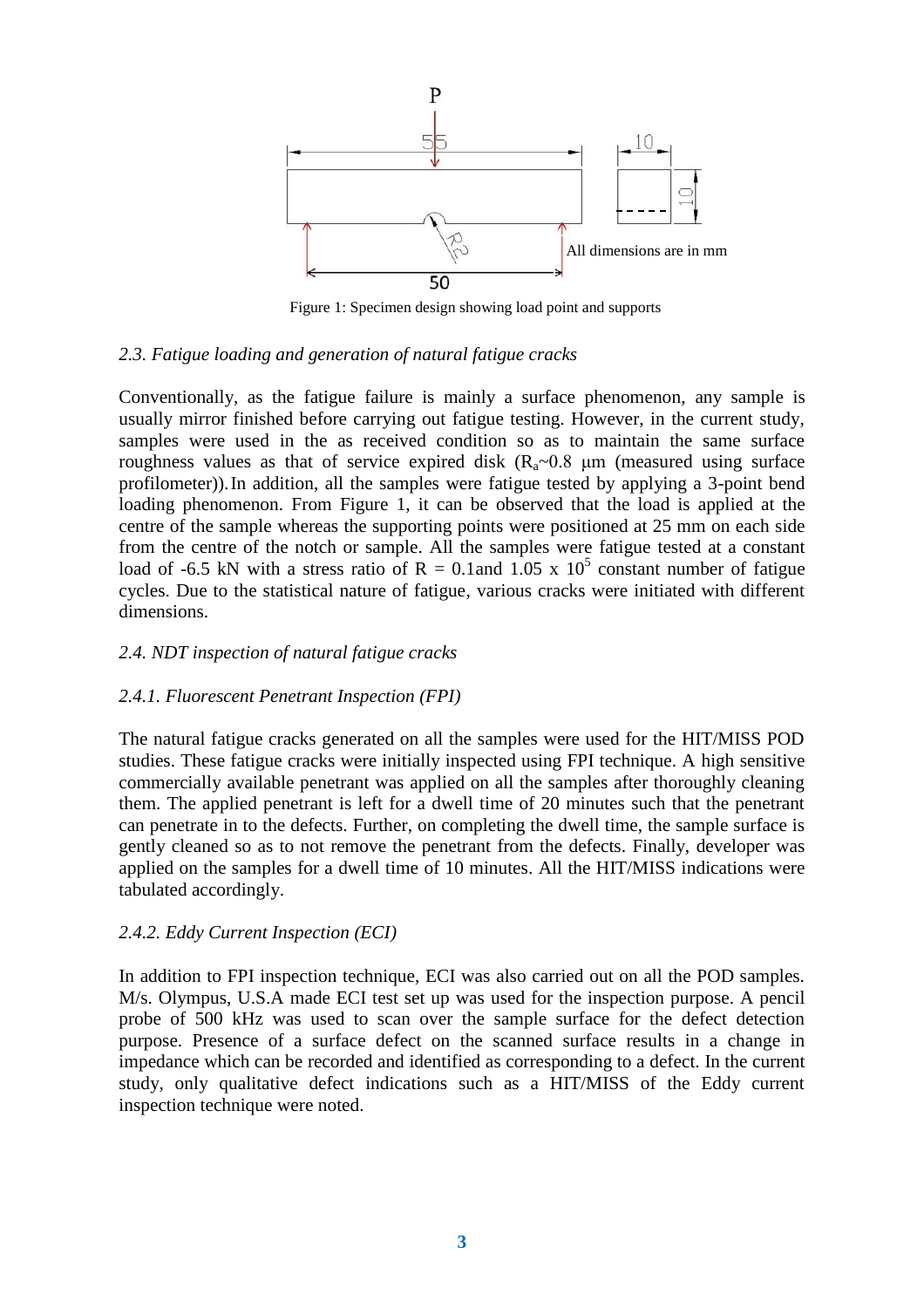## *2.5. Crack Size Measurements*

Laboratory induced natural fatigue cracks were measured for the crack dimensions such as length and width using field emission scanning electron microscope (FESEM) made by M/s. FEI Ltd, Netherlands after all the NDT inspections were carried out. As all the fatigue cracks are surface cracks, the depth of the crack is unknown or negligible. Hence, efforts were made only to measure the crack length and crack width. However, unlike the crack length, the crack width cannot be measured directly due to the random crack opening at the crack origin and crack tip locations. Hence, in the current study, all the crack width values reported were average crack width at origin, middle of the crack and at the crack tip.

## **3. Results and Discussion**

Minimum detectable crack size is an essential requirement for the calculation of safe inspection intervals in the implementation of damage tolerance methodology. However, the minimum detectable crack size by an NDT technique is completely dependent on its reliability. POD being a standard measure of NDT reliability requires large number of service expired components as samples for carrying out this task. In the current study, an alternative method of generating natural fatigue cracks for carrying out the POD studies was proposed. The results obtained in the current study were discussed below.

## *3.1. NDT inspection of natural fatigue cracks*

Table 1 shows the HIT/MISS defect indications obtained from both the FPI and ECI techniques. In Table 1, the HIT (defect detected) indications are represented with "H" whereas the MISS (defect undetected) indications are represented with "M". From Table 1, it can be observed that the total numbers of fatigue cracks detected by FPI and ECI techniques are 13 and 18, respectively. Further, crack sizes measurements obtained using FESEM are also shown in Table 1.

## *3.2. Crack sizes generated*

Table 1 shows the crack dimensions measured using FESEM. From Table 1, it can be observed that the samples 1, 11,16 and 20 does not contain any fatigue cracks on both the sides whereas for some samples cracks were initiated only on one side i.e., either side1 or side 2. In addition, multiple cracks were also initiated in most of the samples. This kind of variation in the generation of fatigue cracks for the same loading conditions can be attributed to the random or statistical nature of fatigue. This randomized nature of fatigue represents the true engine conditions as the cracks cannot be observed at every bolt hole location after a certain number of fatigue cycles. In addition, the total number of fatigue cracks generated is 52. Further, it can also be observed that the minimum and the maximum crack lengths were 0.09 mm and 1.66 mm, respectively whereas the crack widths are 0.32 μm and 4.05 μm, respectively. Figure 2 shows the natural cracks originated in the sample 6 side1 and sample 19-side 2. From Figure 2, it can be observed that the largest crack lengths in sample 6 and sample 19 are 0.65 mm and 1.61 mm, respectively. In addition, the crack widths are 4.05 µm and 0.92 µm, respectively. It can also be observed that the notch location consists of multiple fatigue cracks. Moreover, crack branching and tortuosity can also be clearly observed. These cracks were exactly similar to the actual fatigue cracks originated in a turbine disc [7], [9-11]. Hence, these cracks can be readily used for carrying out the POD studies.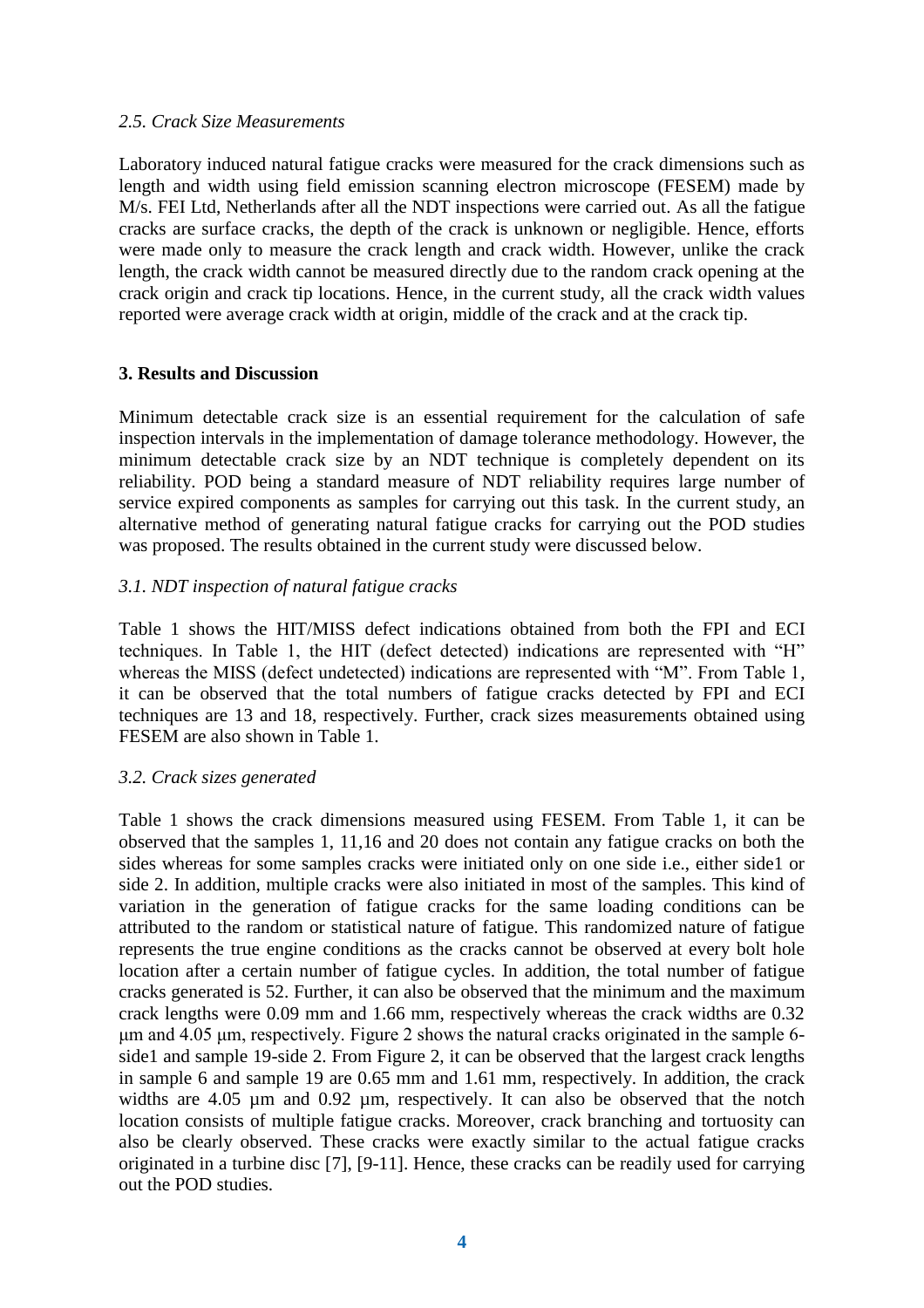#### *3.3. Correlation of Crack sizes with respect to NDT response*

From Table 1, it can be observed that the minimum detectable crack sizes by FPI and ECI techniques are 0.57 mm and 0.43 mm, respectively. In addition, it can also be observed that there are crack sizes higher than the minimum detectable crack sizes that go undetected. This can be attributed to the narrow width  $($  1 $\mu$ m) of these fatigue cracks [7]. Figure 2(c) and 2(d) shows the crack widths of sample 6-side 1 and sample 19-side 2. From Figure 2(d), it can be observed that the crack width of sample19-side2 is 0.92  $\mu$ m i.e., < 1  $\mu$ m. Hence, this study is in well agreement with the literature [7]. Further, the HIT/MISS POD data of both the techniques was processed using log-odds distribution function for plotting the POD curves and hence the  $a_{90/95}$  (flaw size with 90 % probability and 95 % confidence) value.

| ID              | side 1                        |                          | <b>FPI</b>                   | ECI                      | side 2              |                | <b>FPI</b>               | ECI            |
|-----------------|-------------------------------|--------------------------|------------------------------|--------------------------|---------------------|----------------|--------------------------|----------------|
|                 | L, mm                         | W, µm                    |                              |                          | L, mm               | W, µm          |                          |                |
| S <sub>1</sub>  |                               |                          | $\overline{\phantom{a}}$     | $\overline{\phantom{0}}$ |                     |                | $\overline{\phantom{0}}$ | $\blacksquare$ |
| S <sub>2</sub>  | 0.09,0.61,0.61                | 1.1, 1.2                 | Н                            | Н                        | 1.59                | 1.65           | H                        | Н              |
| S <sub>3</sub>  | $\overline{\phantom{a}}$      | $\overline{\phantom{0}}$ | $\qquad \qquad \blacksquare$ | ÷,                       | 0.31                | 0.68           | M                        | M              |
| S <sub>4</sub>  | $\overline{a}$                |                          | $\overline{a}$               | $\overline{\phantom{0}}$ | 0.24                | 0.76           | M                        | M              |
| S <sub>5</sub>  | 0.75                          | 1.32                     | н                            | Η                        | 0.13                | 0.66           | M                        | M              |
| S <sub>6</sub>  | 0.65, 0.19                    | 3.45,0.79                | H                            | Н                        | 1.66                | 3.17           | Н                        | Н              |
| S7              | 1.57                          | 1.79                     | H                            | H                        |                     |                | $\overline{a}$           |                |
| S <sub>8</sub>  | 0.17,0.78                     | 0.68, 1.38               | н                            | H                        | 0.14                | 0.77           | M                        | M              |
| S9              | 0.31                          | 0.64                     | M                            | M                        | 0.17                | 0.51           | M                        | M              |
| S <sub>10</sub> | 0.46                          | 0.47                     | M                            | Н                        | 0.09                |                | M                        | M              |
| S <sub>11</sub> | $\blacksquare$                | $\blacksquare$           | ÷,                           | $\overline{\phantom{0}}$ | $\blacksquare$      | ÷.             | $\overline{\phantom{a}}$ | $\blacksquare$ |
| S <sub>12</sub> | 0.43,0.11,0.09                | 0.66,0.40,0.39           | M                            | Н                        | 0.72                | 1.65           | Н                        | Н              |
| S <sub>13</sub> | 0.12                          | 0.44                     | M                            | M                        | 0.18,0.35           | $\blacksquare$ | M                        | M              |
| S <sub>14</sub> | $\overline{a}$                |                          | $\overline{\phantom{0}}$     | L.                       | 1.20                | 1.69           | H                        | H              |
| S <sub>15</sub> | 0.26                          | 0.68                     | M                            | M                        | 0.57                | 2.28           | Н                        | Н              |
| S16             | $\overline{a}$                | $\blacksquare$           | ÷,                           | $\overline{a}$           | $\blacksquare$      | $\blacksquare$ | $\overline{\phantom{a}}$ | $\blacksquare$ |
| <b>S17</b>      | 0.12,0.39,0.09                | 0.46,0.36,0.64           | M                            | M                        | 0.26                | 0.53           | M                        | M              |
| S <sub>18</sub> | 0.08, 0.05,<br>0.48,0.20,0.06 | 0.86,0.55,0.35           | M                            | H                        | 0.61, 0.16          | 0.99,0.42      | H                        | Н              |
| S <sub>19</sub> | 0.22,0.19,0.22,1<br>.15       | 0.99                     | H                            | H                        | 1.61,0.17<br>, 0.17 | 0.92,0.62      | M                        | Н              |
| S20             | $\overline{a}$                |                          | $\overline{a}$               | $\overline{\phantom{0}}$ |                     |                | ÷,                       | ÷,             |
| S21             | 0.53, 0.23, 0.34              | 0.40                     | M                            | Н                        | 0.47, 1.04          | 0.38, 1.13     | Н                        | Н              |

Table 1: Crack Dimensions along with FPI and ECI HIT/MISS indications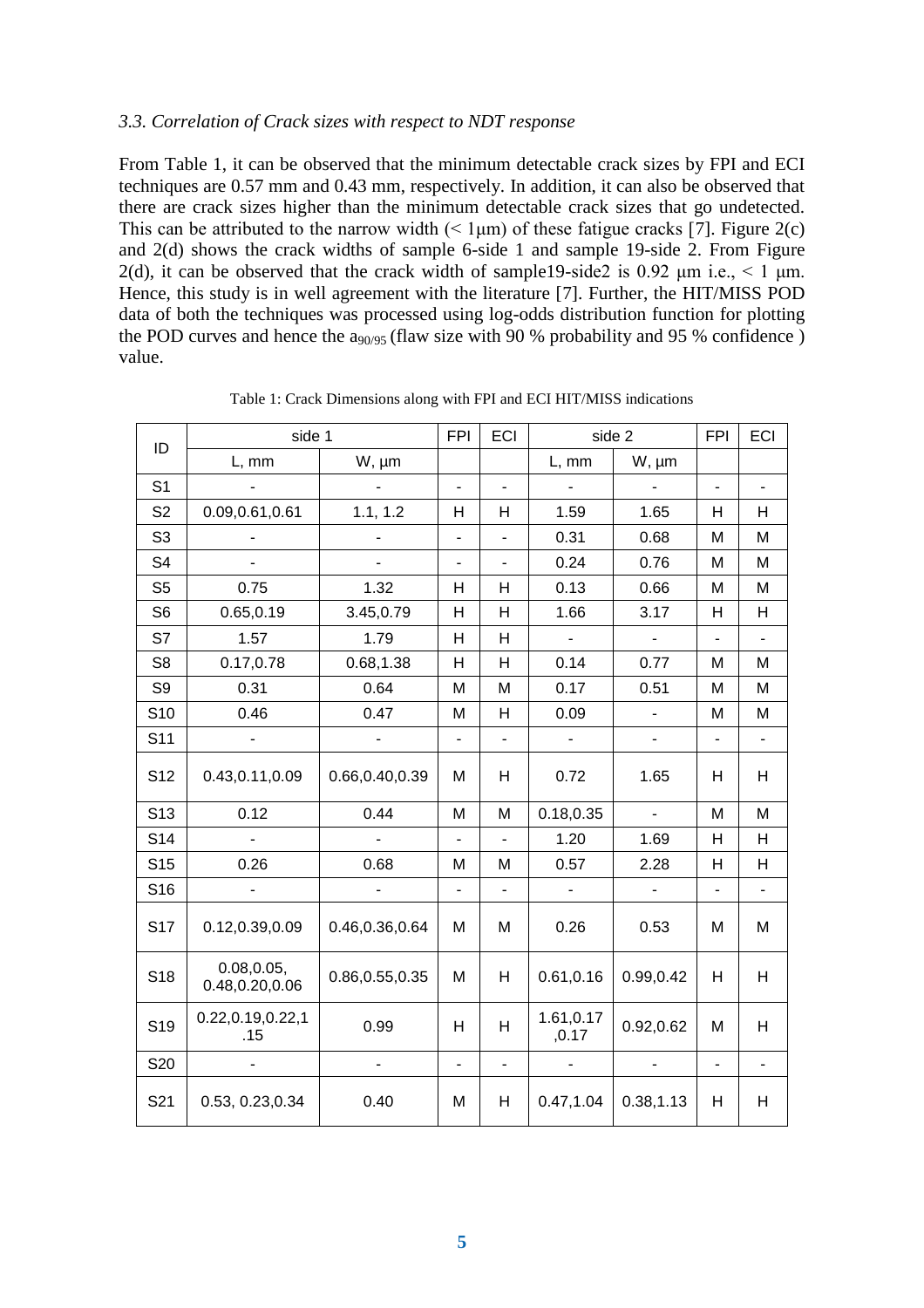

Figure 2: SEM Micrographs of fatigue cracks in (a)  $\&$  (c) sample 6- side1, (b)  $\&$  (d) sample 19side 2 showing the measured crack dimensions

#### *3.4. POD of FPI and ECI Techniques*

As a conventional procedure for carrying out HIT/MISS POD studies, in the current study log-odds distribution was used for plotting POD curves. The functional form of the logodds distribution function is represented as

$$
P_i = \left[ \frac{e^{(\alpha + \beta \cdot \ln(a_i))}}{(1 + e^{(\alpha + \beta \cdot \ln(a_i))})} \right]
$$
 (1)

From the Equation 1, the regression parameters such as  $\alpha$  and  $\beta$  were estimated using a logit link function. The functional form of the logit link function is represented as

$$
logit(p) = log\left(\frac{p}{1-p}\right) = \alpha + \beta \cdot ln(a_i)
$$
\n(2)

Using the HIT/MISS data obtained from both FPI and ECI inspection techniques, the cumulative distribution function (CDF) of log-odds distribution function was plotted with the regression parameters obtained from the logit link function. The CDF of the log-odds distribution function actually represents the POD vs. a curve. Figure 3 shows the POD curves of both FPI and ECI inspection techniques. From Figure 3, it can be observed that the POD values i.e., the  $a_{90/95}$  (flaw size detected with 90 % probability and 95 % confidence) were 1.13 mm and 0.98 mm for FPI and ECI inspection techniques, respectively. In addition, it can also be observed that the  $a_{90/95}$  value obtained from ECI technique was less than the value obtained from FPI. This can be attributed to the high sensitivity of the ECI technique than the FPI technique.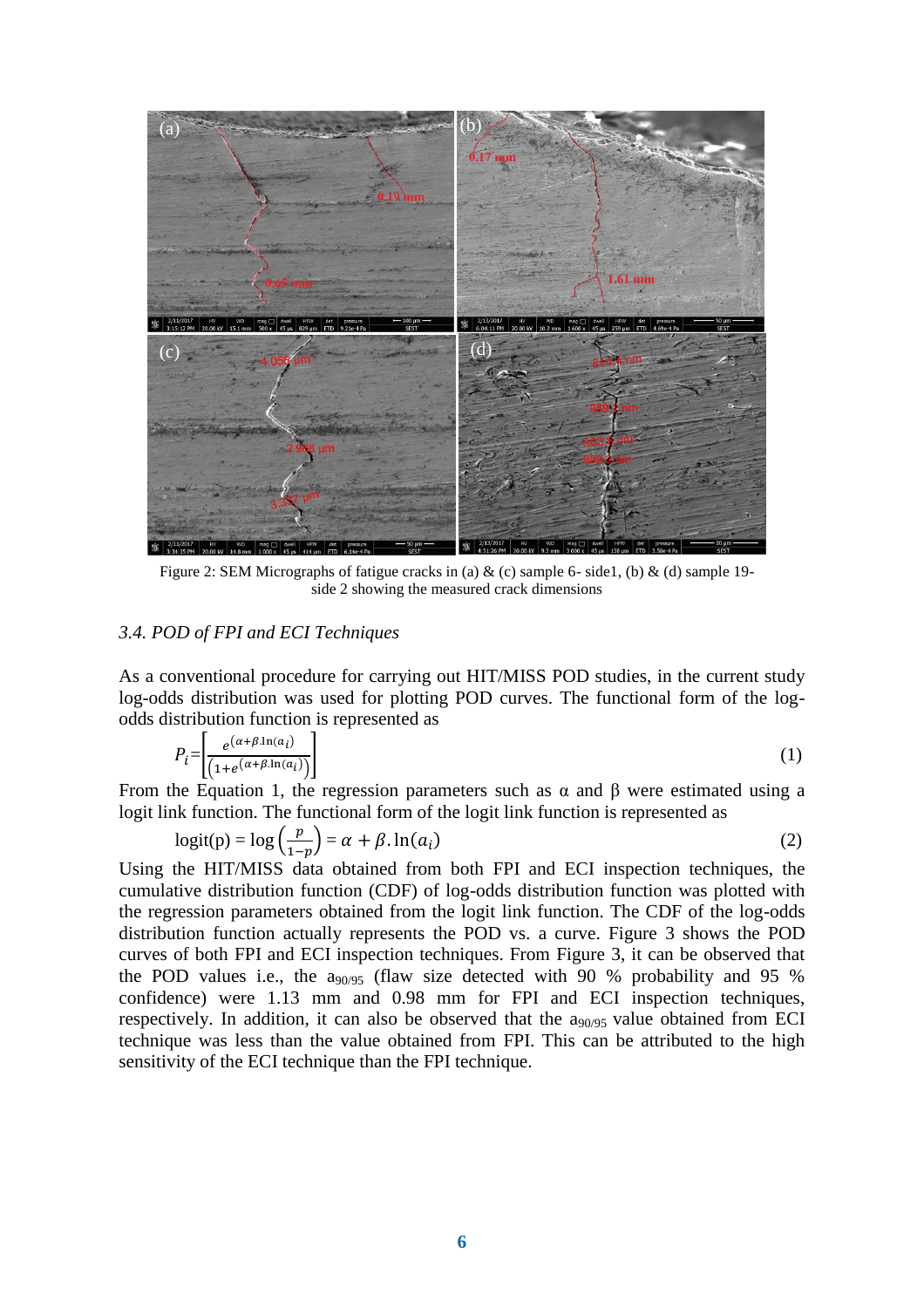

Figure 3: POD curves indicating a<sub>90/95</sub> values of (a) FPI (b) ECI Techniques

#### **4. Conclusions**

- Conventional procedures for carrying out the POD studies pose certain challenges and drawbacks associated with it.
- In the current study, an alternative approach for generating POD samples was demonstrated.
- These laboratory induced natural fatigue cracks comprise of similar morphological features as that of actual engine fatigue cracks.
- a90/95 values obtained from FPI and ECI techniques were 1.13 mm and 0.98 mm, respectively. As the ECI technique is highly sensitive than FPI, the  $a_{90/95}$  value is lower for ECI such that it represents high probability of detecting a crack with same size than FPI.

#### **Acknowledgements**

The authors express their gratitude to Director, DMRL for the encouragement provided to publish this work. The funding provided by Defence Research and Development Organization (DRDO) to carry out the work is acknowledged. One of the authors, Mr.Vamsi Krishna Rentala is also thankful to the Council of Scientific and Industrial Research (CSIR), India (ACK. No.: 141308/2k15/1, File No.:09/414(1124)/2016 EMR-I) for the financial support extended.

#### **References**

[1] A.K. Koul, N.C. Bellinger, A. Fahr, Damage-tolerance-based life prediction of aero-engine compressor discs: I. A deterministic fracture mechanics approach, International Journal of Fatigue 12(5) (1990) 379-387.

[2] B. Sasi, B.P.C. Rao, T. Jayakumar, Dual-frequency eddy current non-destructive detection of fatigue cracks in compressor discs of aero engines, Defence Science Journal 54(4) (2004) 563.

[3] M. Şimşir, A. Ankara, Comparison of two non-destructive inspection techniques on the basis of sensitivity and reliability, Materials & Design 28(5) (2007) 1433-1439.

[4] D.S. Forsyth, A. Fahr, D.V. Leemans, K.I. McRae, S. Kallsen, C. Nessa, D.O. Thompson, D.E. Chimenti, L. Poore, Development of POD from in-service NDI data, AIP Conference Proceedings 509(1) (2000) 2167- 2174.

[5] R.J. Lord, Evaluation of the Reliability and Sensitivity of NDT Methods for Titanium Alloys, DTIC Document, (1974).

[6] G.R. Romanoski, The fatigue behaviour of small cracks in aircraft turbine disk alloys, Massachusetts Institute of Technology, (1990).

[7] Vamsi Krishna Rentala, Phani Mylavarapu, J.P.Gautam, Vikas Kumar, " POD estimation of NDT techniques using natural fatigue cracks", submitted to Engineering Failure Analysis in July (2017).